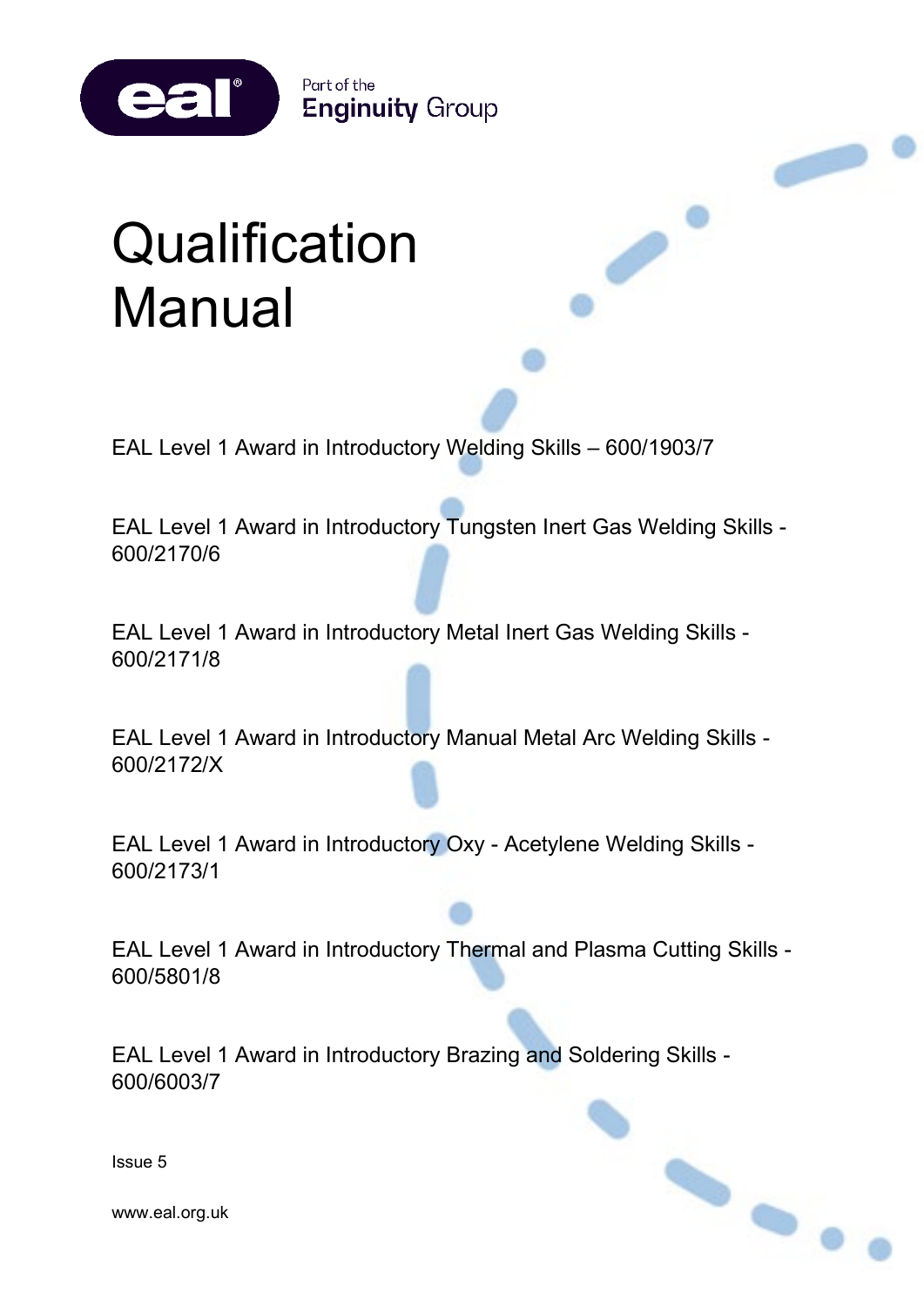## **Table of Contents**

| 1.0 |                                                                       |  |
|-----|-----------------------------------------------------------------------|--|
|     |                                                                       |  |
|     |                                                                       |  |
| 2.0 |                                                                       |  |
|     |                                                                       |  |
|     |                                                                       |  |
| 3.0 |                                                                       |  |
|     |                                                                       |  |
| 4.0 |                                                                       |  |
| 5.0 |                                                                       |  |
|     | 5.1 Staff Responsible for Registering and Certification of Learners 8 |  |
|     |                                                                       |  |
|     |                                                                       |  |
|     |                                                                       |  |
|     |                                                                       |  |
|     |                                                                       |  |
| 6.0 |                                                                       |  |
|     |                                                                       |  |
|     |                                                                       |  |
| 7.0 |                                                                       |  |
|     |                                                                       |  |
|     |                                                                       |  |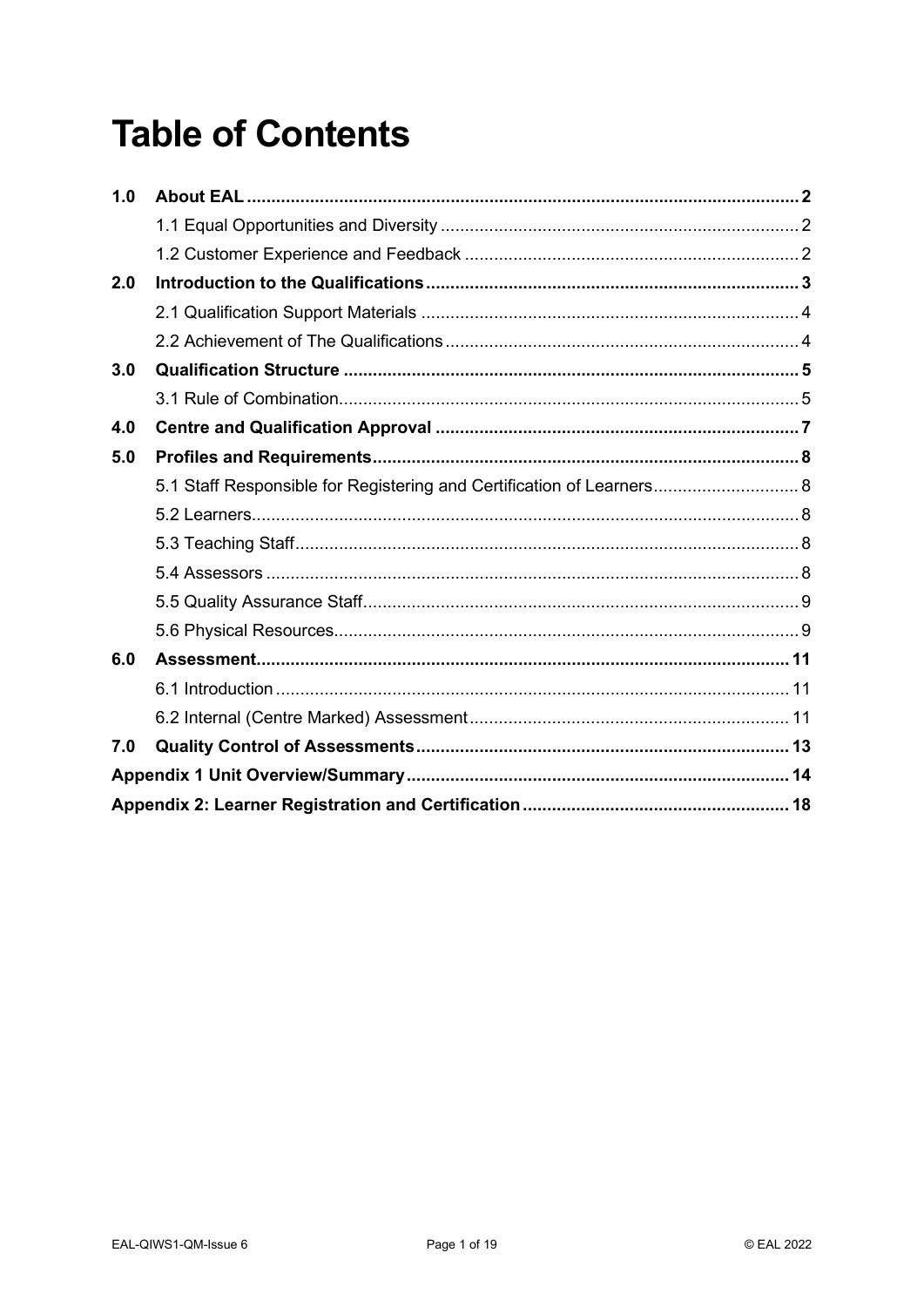## <span id="page-2-0"></span>**1.0 About EAL**

For over fifty years, EAL has been the specialist awarding organisation for engineering, manufacturing, building services and related sectors. Developed to the highest technical standards, our qualifications reflect ever-changing industry and regulatory needs. We support the providers of our qualifications with an unparalleled level of service to ensure that learners are well prepared to take the next step in their journeys, whether study, an apprenticeship or work.

Through industry partnerships with EAL centres and training providers, decades of experience supporting our core sectors, and our role as part of the Enginuity Group, we have built unrivalled knowledge and understanding of employer skills needs. As a result, EAL's skills solutions, including apprenticeship End-Point Assessment, External Quality Assurance and qualifications are respected and chosen by employers to deliver real lifelong career benefits for all our learners. That is why in the last ten years, 1.2 million people across the UK have taken EAL qualifications.

## <span id="page-2-1"></span>**1.1 Equal Opportunities and Diversity**

EAL expects its centres to enable learners to have equal access to training and assessment for qualifications in line with equalities legislation. Further details can be located in the EAL Equal Opportunities and Diversity Policy:

<http://www.eal.org.uk/centre-support/centre-support/policies-and-important-documents>

## <span id="page-2-2"></span>**1.2 Customer Experience and Feedback**

Customer Experience is a fundamental part of EAL's commitment to you. EAL aims to ensure that all customers receive a high-quality efficient service. We are always interested in feedback and if you have any comments or feedback on our qualifications, products or services, please contact the Customer Experience team:

EAL Customer Experience Tel: +44 (0)1923 652 400 Email: [Customer.Experience@eal.org.uk](mailto:EAL%20Customer%20Experience%20%3cCustomer.Experience@eal.org.uk%3e)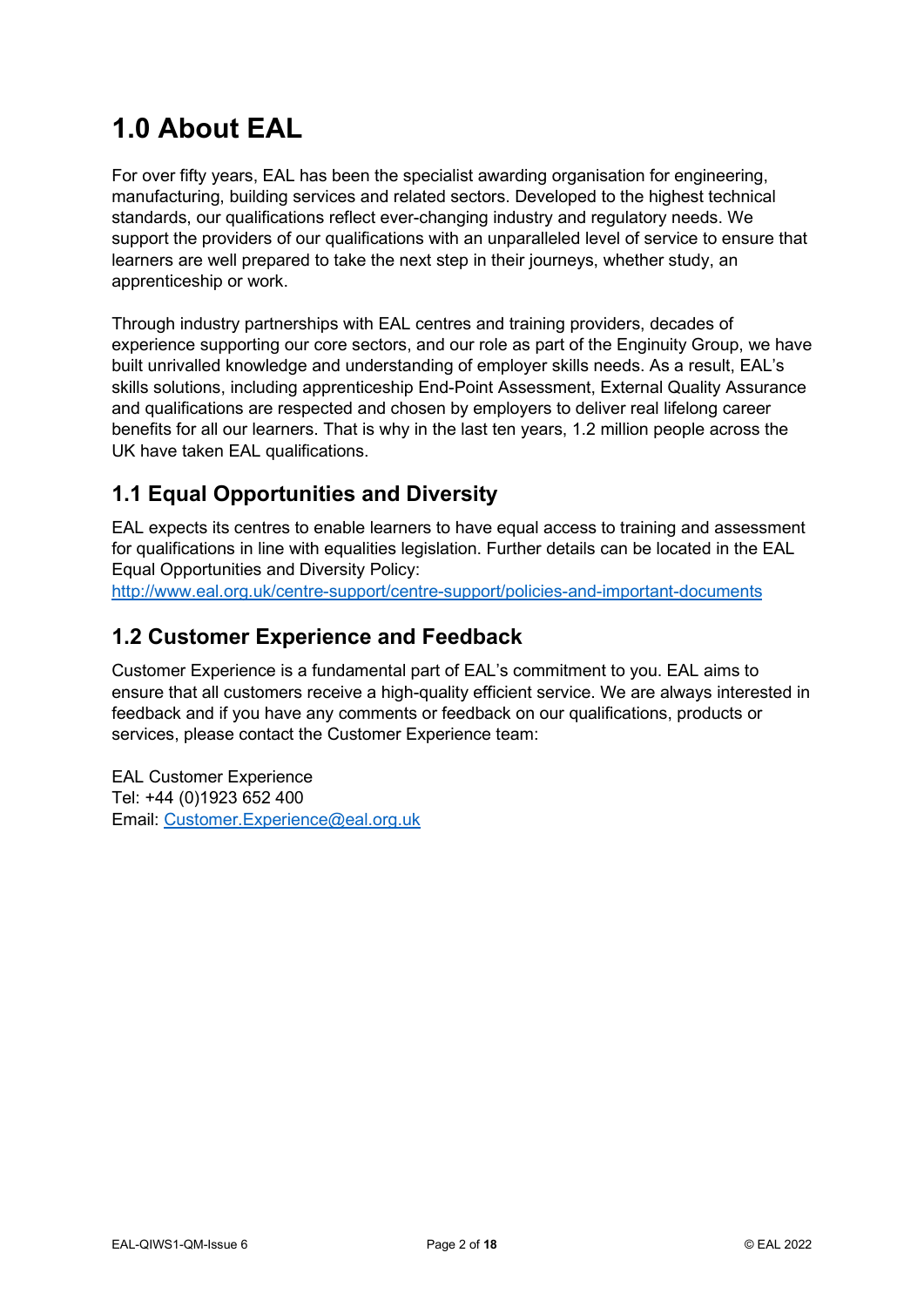## <span id="page-3-0"></span>**2.0 Introduction to the Qualifications**

## **What are these qualifications?**

These qualifications were developed to fill an identified gap in the market for introductory level welding qualifications. They are designed to have a 'hands on' practical approach to introductory welding training and as such to support improved retention and attainment at Level 1. To support this hands-on approach, the knowledge aspects of the qualifications are covered by a self-study pack that, with support, allows learners to learn at their own pace and retain the pack for support after the qualification is completed.

The content and structure of the qualifications have been developed to provide a broadbased introduction to the practices and processes within welding and developing the personal skills and attributes that learners need in order to develop confidence in their ability to work, learn and achieve their full potential at Level 1. Learners can, if they wish, progress to EAL's level 2 welding qualifications to further develop the skills they have learned at level 1.

These qualifications have been developed in close consultation with colleges, training associations and industry to ensure that the qualification meets the needs of the engineering and education sectors. In addition, EAL has consulted throughout the development of the qualifications to ensure that the structure and content meet industries and the learner's needs.

### **Who are these qualifications for?**

- Learners who wish to enter Further Education.
- Those who wish to start a career in welding engineering.
- Learners who are thinking about welding as a career but who would like some experience of the job role first.
- Those who are new to the industry or looking for a career change or wish to learn new skills.
- Those who work in another aspect of engineering and require some practical welding training.

There are no pre-entry requirements for learners choosing this qualification.

#### **What do these qualifications cover?**

These qualifications cover the level one knowledge and practical skills required by someone preparing to work in the welding industry. These qualifications cover the four main welding processes. The qualifications' Units are listed in Section 3 of this manual.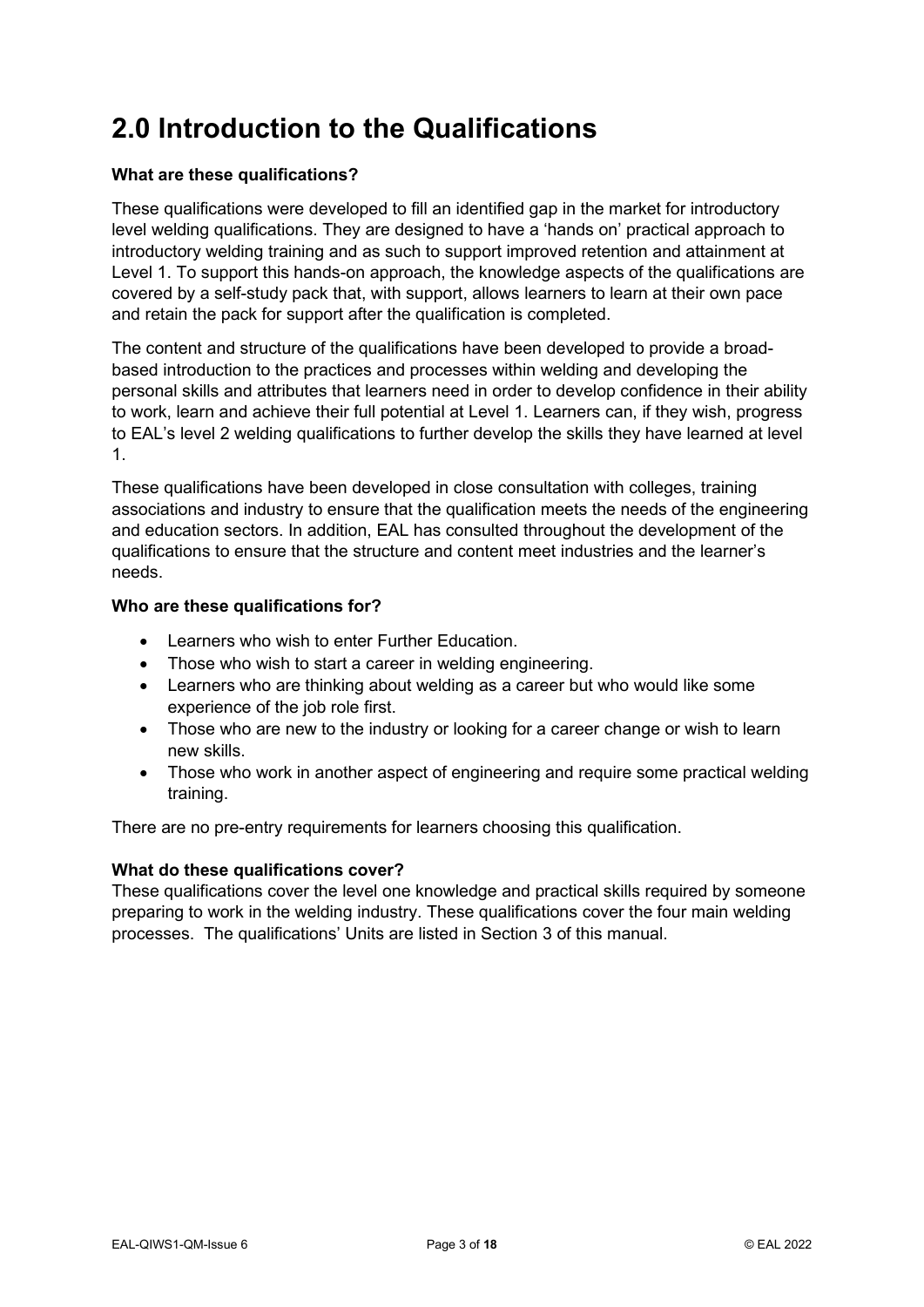## <span id="page-4-0"></span>**2.1 Qualification Support Materials**

The following assessment support materials are available:

## **Delivery Packs:**

These documents contain the knowledge and the practical assessment criteria. They also contain the answers to the questions in the unit. The units also clearly identify the:

- Guided learning hours (GLH)
- Title, Unit purpose/aims
- Summary of learning outcomes
- Details of assessments (WPS)

#### **Learner packs:**

These are the same as the tutor packs but without the answers and are intended to be given to learners as a resource.

## <span id="page-4-1"></span>**2.2 Achievement of The Qualifications**

These qualifications are gained when all the necessary units have been achieved. The centre will then be able to apply for the learner's Award. The learner will also receive a Certificate of Unit Credit, listing all the units they have achieved.

However if they don't manage to complete the full qualification learners can still claim a Certificate of Unit Credit for the units achieved. Therefore, they still have proof of their ability and could complete the qualification at a later date.

Units can also be taken individually (stand alone). The qualification manual must be used in conjunction with the delivery and assessment of any individual units to ensure that assessment requirements and methodologies are consistently applied. The overall grading of this qualification is Pass/Fail.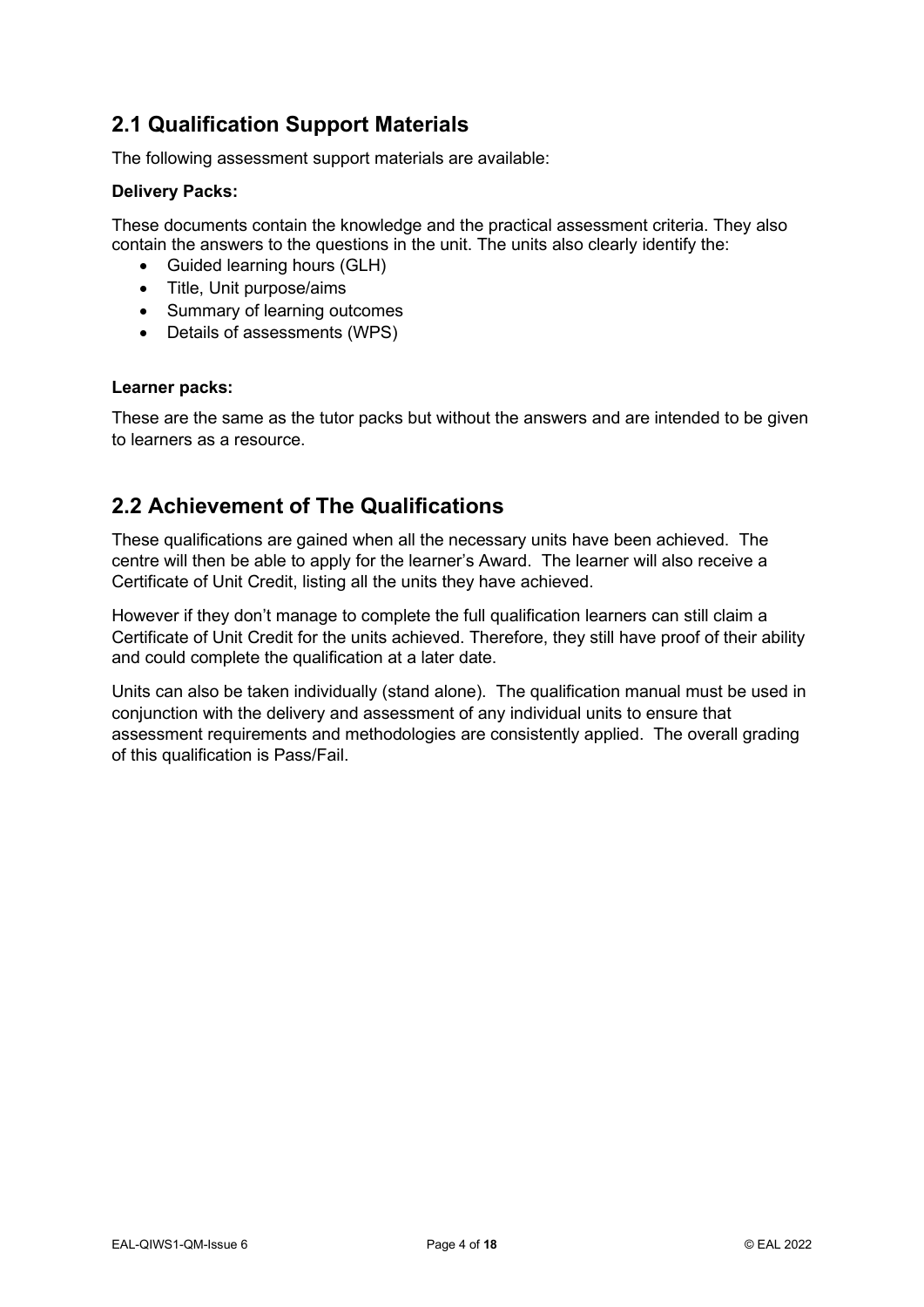## <span id="page-5-0"></span>**3.0 Qualification Structure**

## <span id="page-5-1"></span>**3.1 Rule of Combination**

## **EAL Level 1 Award in Engineering and Manufacture**

These qualifications have 60 Guided Learning Hours (GLH). They have a Total Qualification Time (TQT) of 70 hours which is the notional time required by the learner to complete their selected qualification. These qualifications will be achieved when the learner has successfully completed all units detailed below.

## **EAL Level 1 Award in Introductory Welding Skills – 600/1903/7**

| <b>EAL Code</b> | <b>Unit Title</b>          | Level | <b>GLH</b> | <b>Ofqual Code</b> |
|-----------------|----------------------------|-------|------------|--------------------|
| QIWS/001        | Tungsten Inert Gas Welding |       | 60         | M/501/9419         |
| QIWS/002        | Metal Inert Gas Welding    |       | 60         | H/501/9420         |
| QIWS/003        | Manual Metal Arc Welding   |       | 60         | H/501/9417         |
| QIWS/004        | Oxy-Acetylene Welding      |       | 60         | K/501/9418         |

**Optional Units:** Any ONE unit must be completed.

## **EAL Level 1 Award in Introductory Tungsten Inert Gas Welding Skills) – 600/2170/6**

**Mandatory Unit:** This unit MUST be completed:

| <b>EAL Code</b> | <b>Unit Title</b>          | Level | <b>GLH</b> | <b>Ofqual Code</b> |
|-----------------|----------------------------|-------|------------|--------------------|
| QIWS/001        | Tungsten Inert Gas Welding |       | 60         | M/501/9419         |

## **EAL Level 1 Award in Introductory Metal Inert Gas Welding Skills – 600/2171/8**

#### **Mandatory Unit:** This unit MUST be completed:

| <b>EAL Code</b> | <b>Unit Title</b>       | Level | <b>GLH</b> | <b>Ofqual Code</b> |
|-----------------|-------------------------|-------|------------|--------------------|
| QIWS/002        | Metal Inert Gas Welding |       | 60         | H/501/9420         |

## **EAL Level 1 Award in Introductory Manual Metal Arc Welding Skills – 600/2172/X**

#### **Mandatory Unit:** This unit MUST be completed:

| <b>EAL Code</b> | <b>Unit Title</b>        | Level | <b>GLH</b> | <b>Ofqual Code</b> |
|-----------------|--------------------------|-------|------------|--------------------|
| QIWS/003        | Manual Metal Arc Welding |       | 60         | H/501/9417         |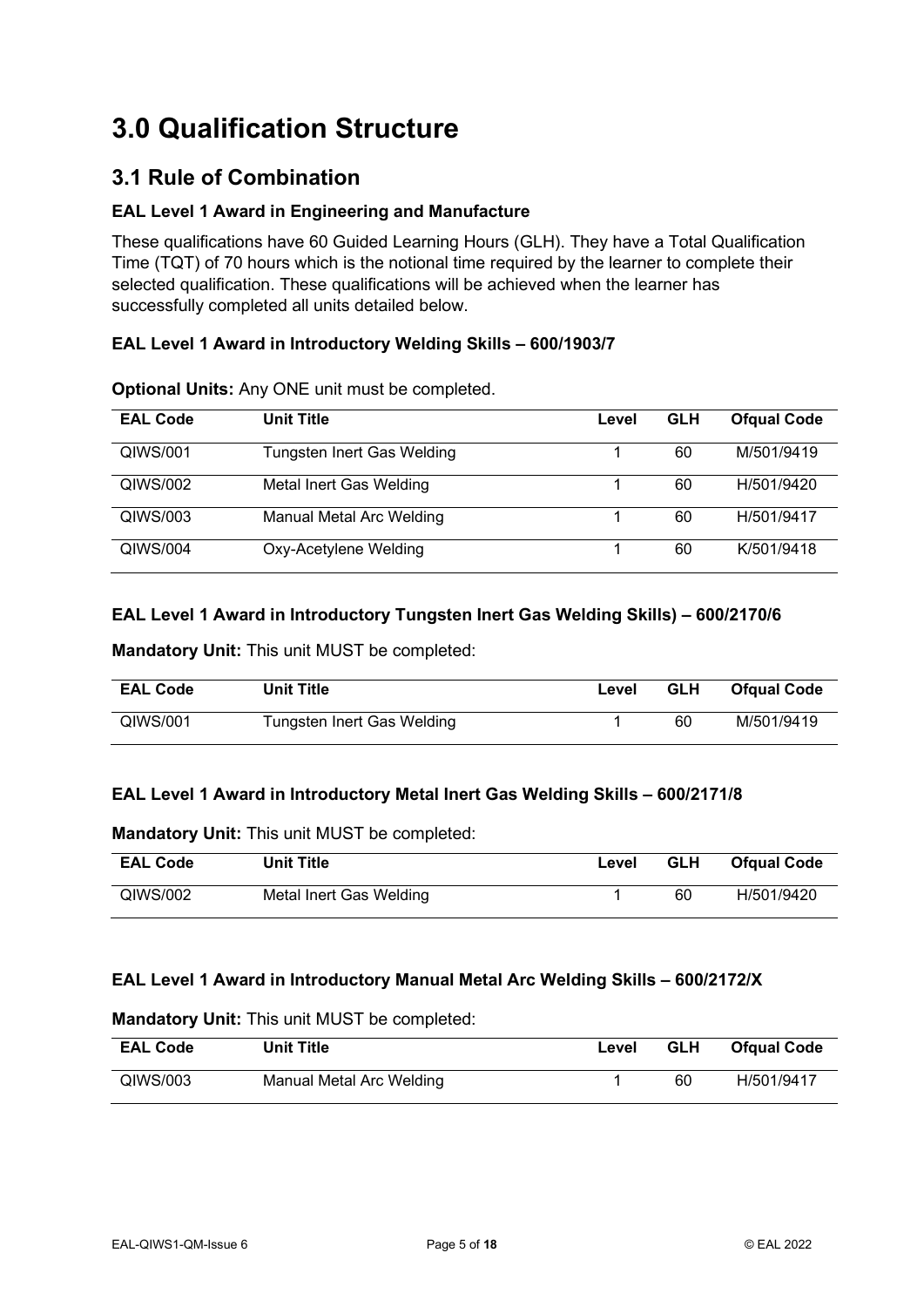## **EAL Level 1 Award in Introductory Oxy - Acetylene Welding Skills – 600/2171/8**

| <b>EAL Code</b> | <b>Unit Title</b>     | Level | <b>GLH</b> | <b>Ofqual Code</b> |
|-----------------|-----------------------|-------|------------|--------------------|
| QIWS/004        | Oxy-Acetylene Welding |       | 60         | K/501/9418         |

## **Mandatory Unit:** This unit MUST be completed:

## **EAL Level 1 Award in Introductory Brazing and Soldering Skills – 600/6003/7**

**Mandatory Unit:** This unit MUST be completed:

| <b>EAL Code</b> | <b>Unit Title</b>     | Level | <b>GLH</b> | <b>Ofqual Code</b> |
|-----------------|-----------------------|-------|------------|--------------------|
| QIWS/005        | Brazing and Soldering |       | 60         | L/504/0696         |

### **EAL Level 1 Award in Introductory Thermal and Plasma Cutting Skills – 600/5801/8**

|                 | <b>Mandatory Unit: This unit MUST be completed:</b> |       |
|-----------------|-----------------------------------------------------|-------|
| <b>EAL Code</b> | <b>Unit Title</b>                                   | Level |

| <b>EAL Code</b> | <b>Unit Title</b>                 | Level | <b>GLH</b> | <b>Ofqual Code</b> |
|-----------------|-----------------------------------|-------|------------|--------------------|
| QIWS/006        | <b>Thermal Cutting Techniques</b> |       | 60         | D/504/0699         |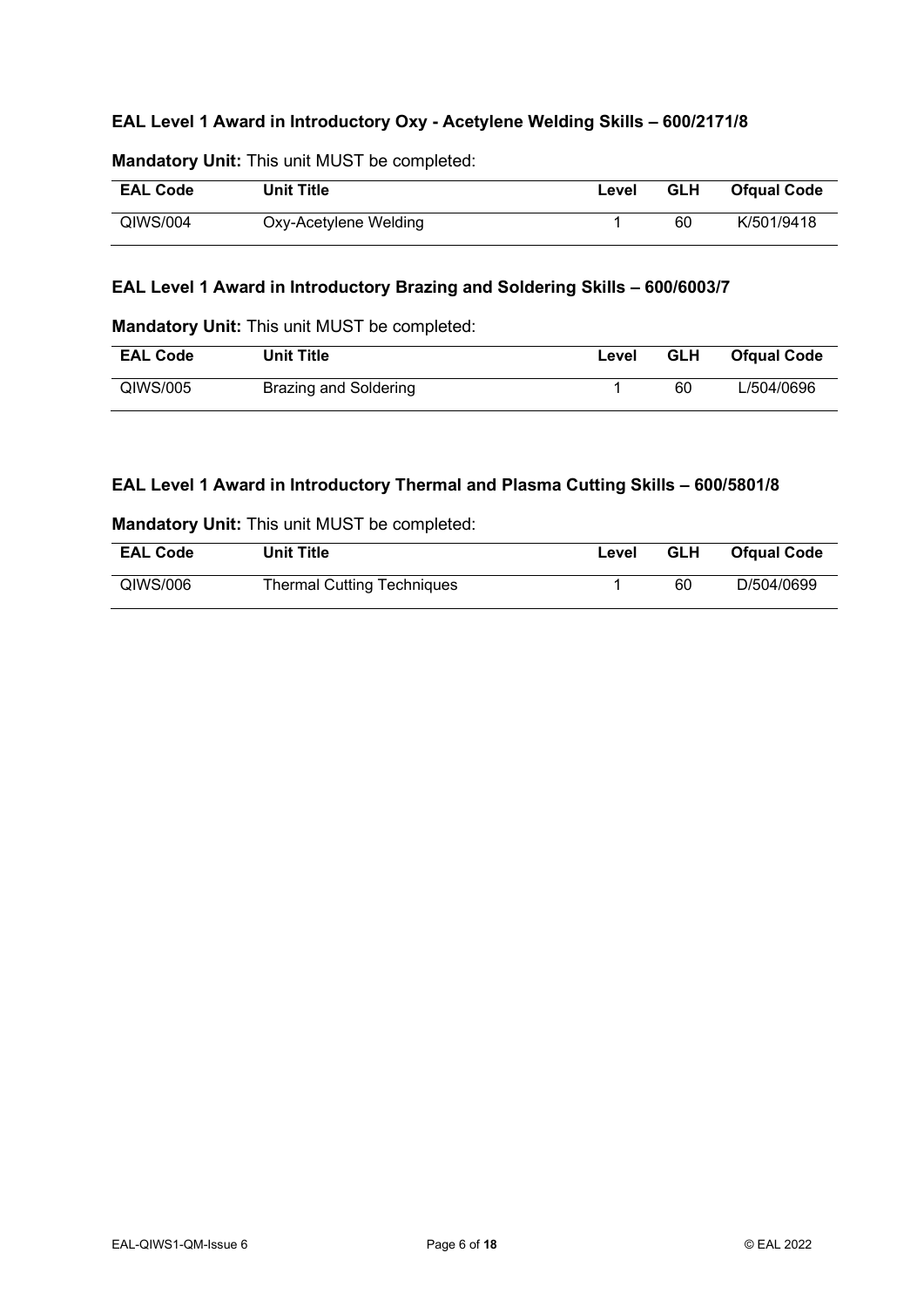## <span id="page-7-0"></span>**4.0 Centre and Qualification Approval**

Centres wishing to deliver these qualifications will need to comply with the Qualification Manual and EAL's Centre recognition criteria. Centres must also put in place the appropriate physical and human resources and administration systems to effectively run these qualifications.

## **For existing EAL Centres to put these qualifications on your Centre remit:**

To add these qualifications to your Centre qualification remit, create and complete a qualification approval application form in Smarter Touch and submit to EAL.

## **For non EAL Centres to gain Centre approval to run these qualifications:**

Please contact the EAL Customer Experience Team who will be delighted to hear from you:

EAL Customer Experience Tel: +44 (0)1923 652 400 Email: [Customer.Experience@eal.org.uk](mailto:Customer.Experience@eal.org.uk)

EAL provides a wide range of other qualifications some of which can be used as a progression route from this qualification, details on these can be obtained from the EAL website or alternatively, contact:

EAL Customer Experience Tel: +44 (0)1923 652 400 Email: [Customer.Experience@eal.org.uk](mailto:Customer.Experience@eal.org.uk)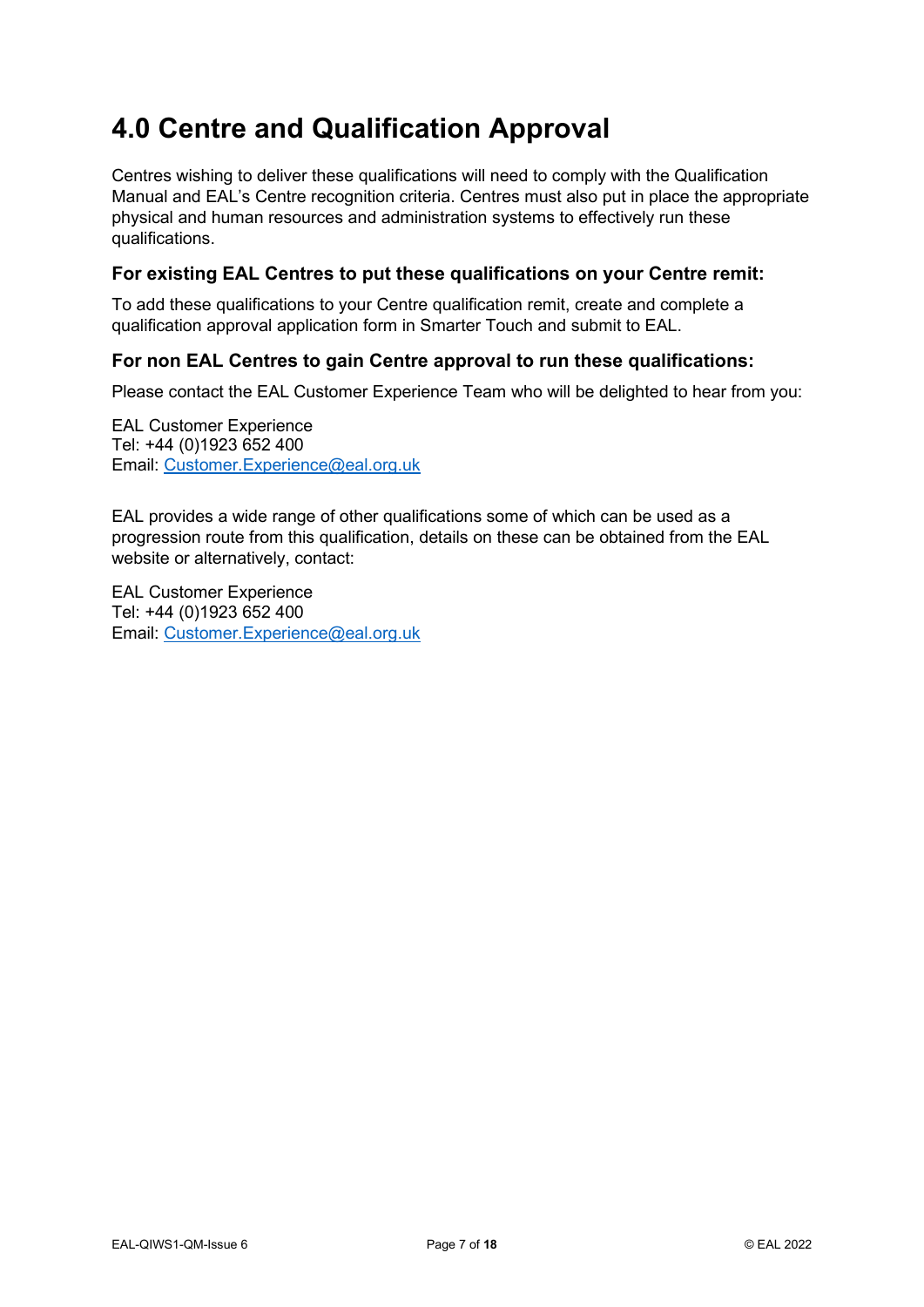## <span id="page-8-0"></span>**5.0 Profiles and Requirements**

## <span id="page-8-1"></span>**5.1 Staff Responsible for Registering and Certification of Learners**

Centres are required to appoint a suitable member of staff who can take responsibility for registering learners onto qualifications, submitting entries for assessments to EAL, and taking receipt of external assessment procedures (if appropriate). They may also be responsible for applying to EAL for learner certificates. The role may be undertaken by the same person who undertakes quality assurance.

## <span id="page-8-2"></span>**5.2 Learners**

There are no formal entry requirements for these qualifications. Learners must have been initially assessed to ensure they have both the potential to achieve the assessment criteria set out in the qualification units.

## **Age Restrictions**

Learners must be at least 14 years old.

## <span id="page-8-3"></span>**5.3 Teaching Staff**

## **Teaching staff must have knowledge and understanding of:**

- The occupation covered by the qualification.
- The qualification structure and content.
- The learning outcomes and assessment criteria they are delivering.

### **It is a recommendation that teaching staff will:**

- Have 2 years' experience in teaching/training. **or**
- Be working towards an appropriate teaching/training qualification.  **or**
- Hold an appropriate teaching/training qualification (e.g., Cert Ed or Learning and Development trainer units).

## <span id="page-8-4"></span>**5.4 Assessors**

The Centre MUST provide EAL with the names of any teachers, trainers or other individuals who will undertake internal assessment, so that these can be approved prior to them carrying out an assessment role.

#### **Internal assessors must:**

- Have knowledge and understanding of the assessment criteria they are assessing.
- Have knowledge and understanding of the qualification structure, content and assessment components.
- Understand the assessment process.

#### **It is a recommendation that assessor's will:**

- Have 2 years' experience in assessment (e.g. within an N/SVQ or teaching/training environment). **or**
- Be working towards an appropriate assessment qualification, such as the 'Level 3 Award in Assessing Vocationally Related Achievement' **or**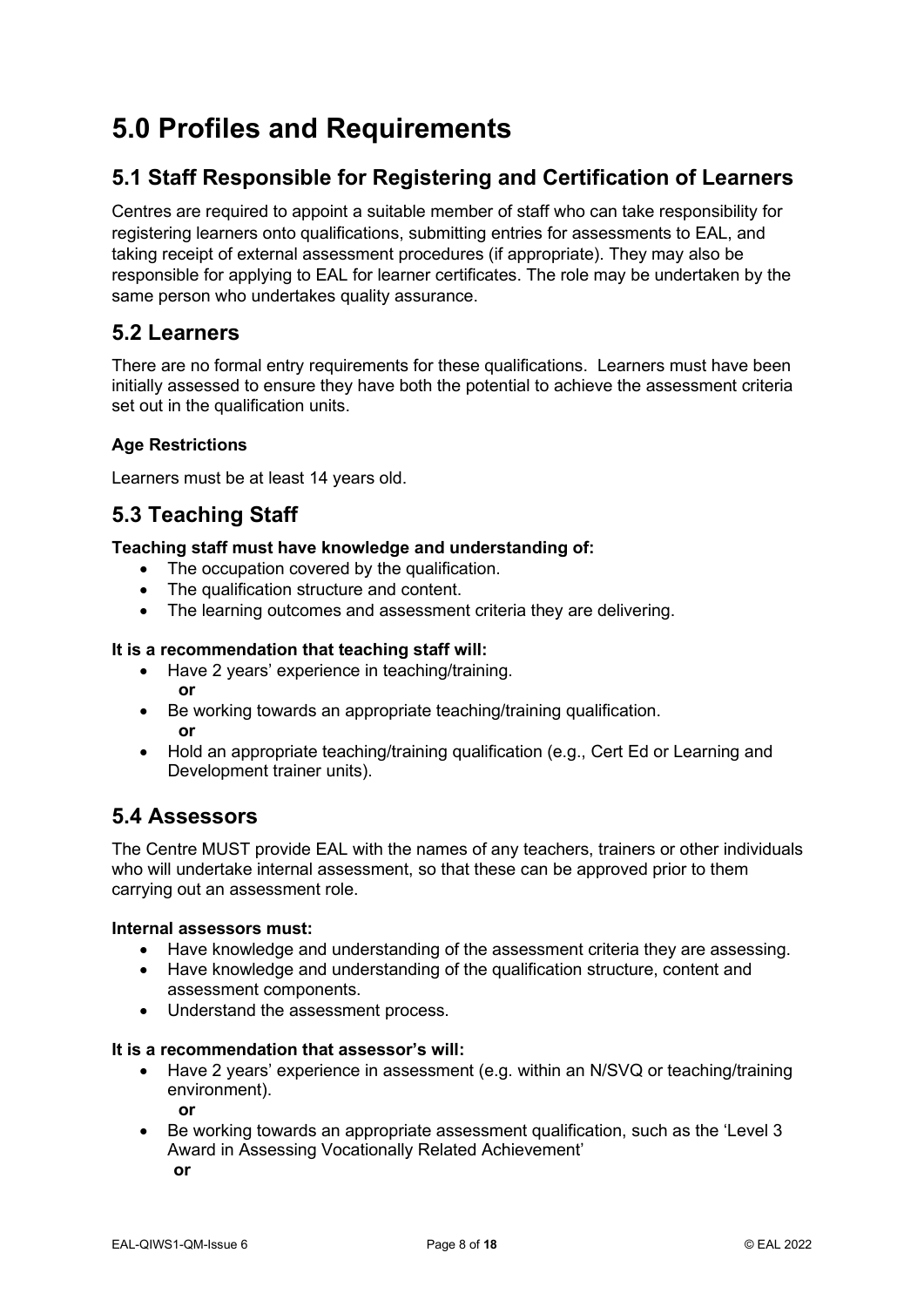• Hold an appropriate assessment qualification (as above).

### **Assessor continuing professional development**

It is the responsibility of each assessor to identify and make use of opportunities for Continuing Professional Development (CPD), such as industry conferences, access to trade journals, and Professional Body/Trade Association events, at least on an annual basis to enhance and upgrade their professional development and technical knowledge.

It is imperative that records are kept of all such CPD opportunities/occasions and that they provide evidence of cascading such technical knowledge and industry intelligence to all relevant colleagues.

## <span id="page-9-0"></span>**5.5 Quality Assurance Staff**

This relates to staff undertaking internal verification/moderation of assessment. The Centre MUST provide EAL with the names of any teachers, trainers or other individuals who will undertake internal quality assurance, so that these can be approved prior to them carrying out this role.

The main focus of internal quality assurance for these qualifications are:

- The quality assurance of assessment procedures, including standardisation of assessment practice across different assessors within the Centre.
- Internal standardisation of marking and moderation of learner marks awarded.

#### **Internal quality assurance staff must:**

- Be familiar with the occupation(s) covered by the qualification.
- Have knowledge and understanding of the qualification structure and content.
- Understand the assessment process and the role of quality assurance.

#### **It is a recommendation that the quality assurance staff will:**

- Have experience in quality management/internal verification **or**
- Hold an appropriate qualification, such as the 'Level 4 Award in the Internal Quality Assurance of Assessment Processes and Practice, or the 'Level 4 Certificate in Leading the Internal Quality Assurance of Assessment Processes and Practice'

#### **Continuing professional development of internal quality assurance staff**

It is the responsibility of each internal quality assurance staff member to identify and make use of opportunities for CPD, such as industry conferences, access to trade journals, and SSC and Professional Body/Trade Association events, at least on an annual basis to enhance and upgrade their professional development and technical knowledge. It is imperative that records are kept of all such CPD opportunities/occasions and that they provide evidence of cascading such technical knowledge and industry intelligence to all relevant colleagues.

## <span id="page-9-1"></span>**5.6 Physical Resources**

The centre must have adequate welding and related equipment for the scope of training offered. It must be fit for purpose, safe, calibrated (welding parameters) and correctly maintained.

Practical training must be carried out in appropriate premises with good standards of illumination and welding operations must be correctly screened. Work equipment such as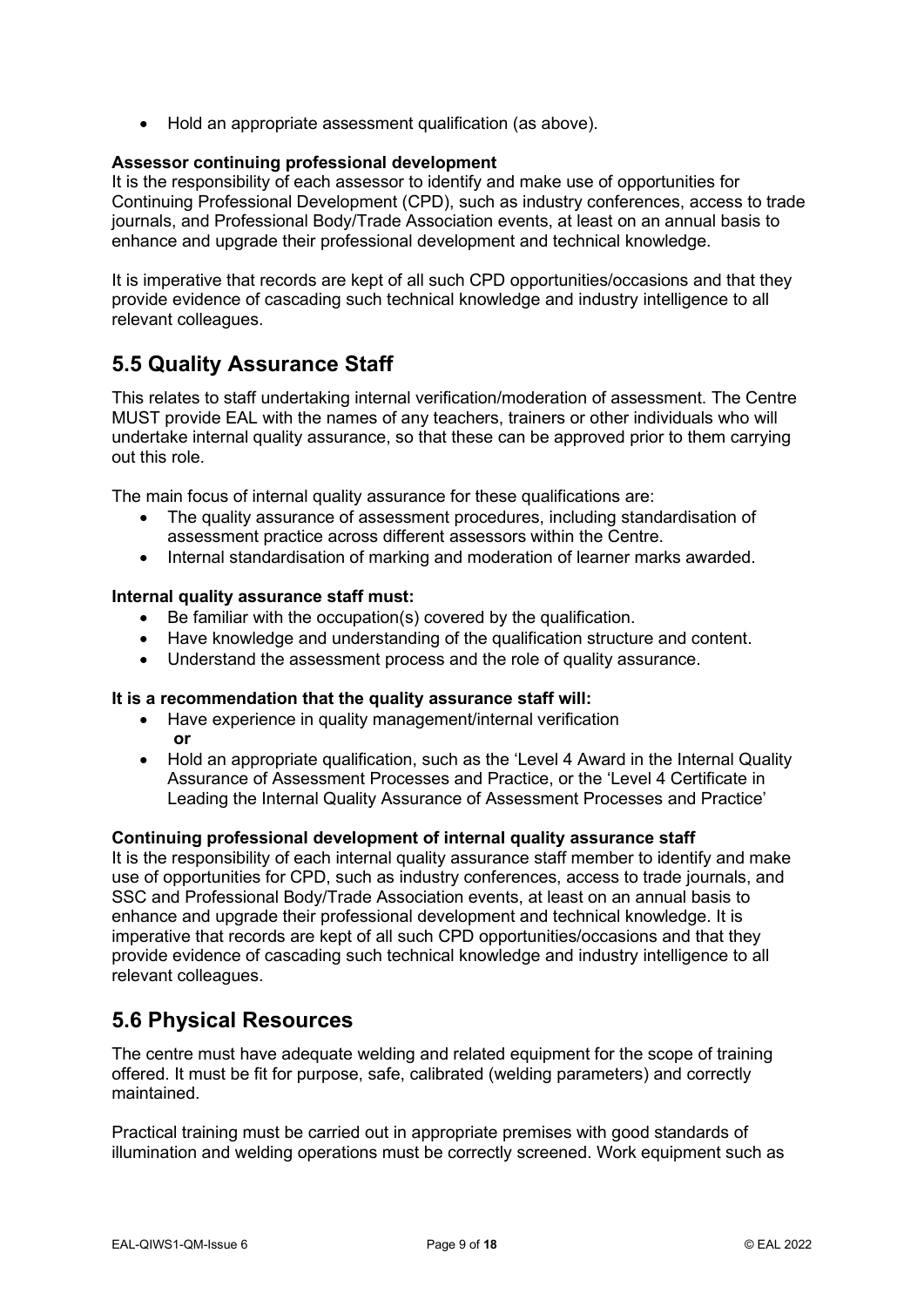benches, vices, hand tools and power/air tools must be provided. A room for lectures providing a suitable environment for information transfer should be available.

There must be adequate arrangements for changing and storing clothes, safe keeping of valuables and provision of simple refreshments and toilet/washroom facilities.

Safe working is a key issue and all practical activities must be subject to up to date risk assessments. All trainees must be properly supervised and wear the correct personal protective equipment. Adequate general ventilation and local fume extraction must be in place. The guideline for safe working is 'Health and Safety in Welding and Allied Processes. Arrangements for first aid and emergency action in case of accident must be in place.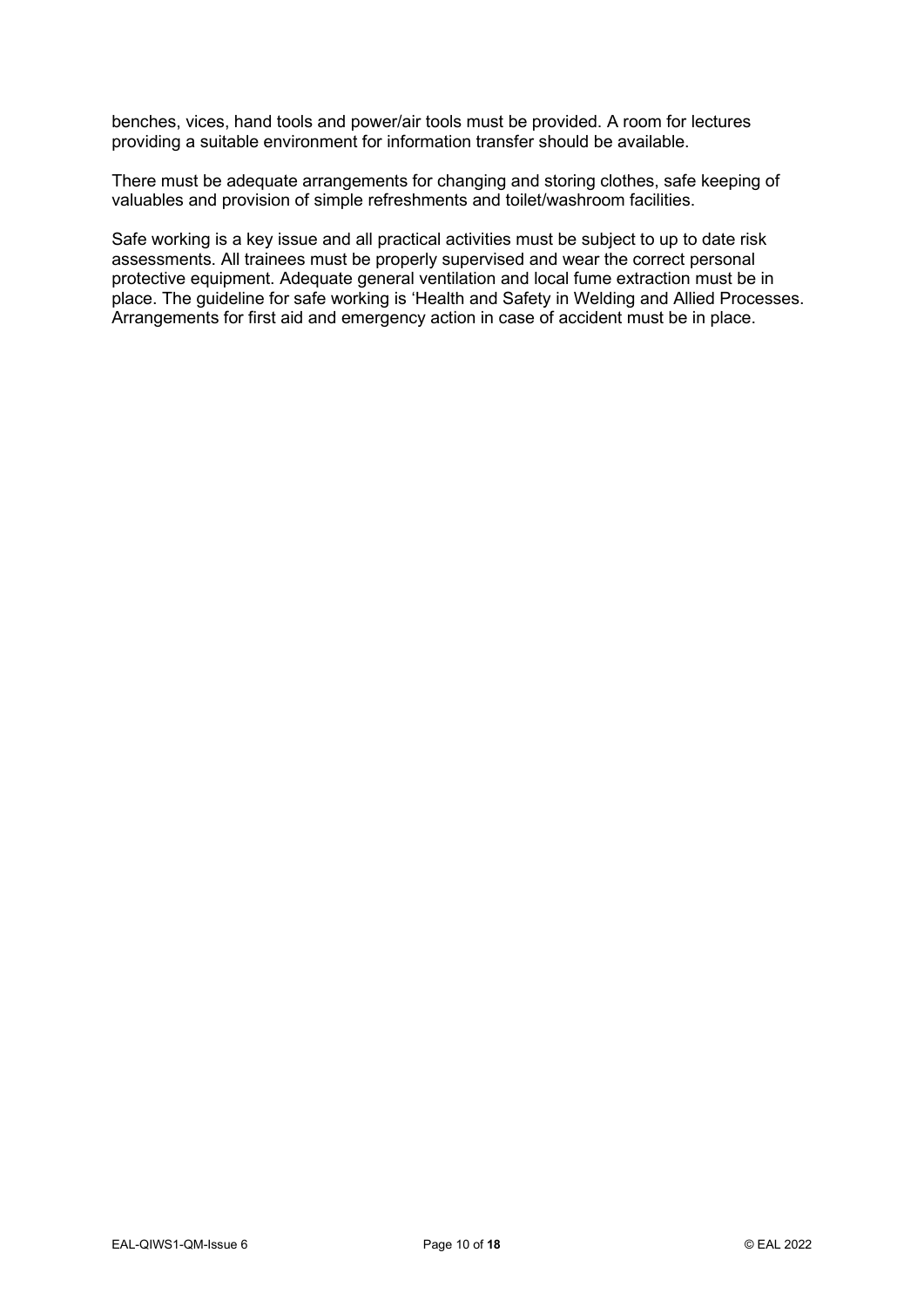## <span id="page-11-0"></span>**6.0 Assessment**

## <span id="page-11-1"></span>**6.1 Introduction**

The emphasis of the assessment of this qualification is in a 'hands on' approach and the final assessment of the units will take the form of practical tasks in the form of welding procedure specifications (WPS) and internally assessed knowledge tests that reflect the learning outcome titles of the units. EAL will externally quality assure the assessments. The EAL Centre Operations Manual must be followed in their delivery.

## <span id="page-11-2"></span>**6.2 Internal (Centre Marked) Assessment**

The practical tasks in the form of welding procedure specifications (WPS) within the tutor packs are also accompanied by marking criteria to ensure that the delivery is consistent amongst learners within the welding assessments. The assessments and the accompanying marking/assessment criteria can be found in the tutor packs. They are clearly identified against the WPS that they relate to.

The actual assessment decisions and completion of the EAL provided documentation will be independently completed by the centre and is subject to sampling during external quality assurance by EAL's External Quality Assurer (EQA).

Internal assessments test the practical skills and knowledge of the learners within the units. They are centre marked by members of the delivery team. Internal assessment involves collecting and evaluating evidence that demonstrates achievement of the learning outcomes. This will be subject to external quality assurance. Centres are responsible for ensuring that assessment decisions are valid and reliable.

Internal assessment includes practical and/or theory assessments, which have been designed to assess the knowledge, understanding and skills of learners for individual units. The internal assessment for each unit is set by EAL and marked by members of the delivery team at the Centre. All assessment decisions are then subject to internal standardisation and external quality assurance.

Internal assessments involve collecting and evaluating evidence that demonstrates achievement of the learning outcomes in each unit. The internal assessments are accompanied by marking criteria, checklists and other materials to ensure that the delivery team is consistent in their approach to internal assessments across learners. The internal assessments and the accompanying marking/assessment criteria can be found in the individual units within the Delivery and Learner Assessment Packs.

Centres are responsible for ensuring that internal assessment is suitably controlled to ensure that assessment decisions are valid and reliable, and that work submitted for assessment by learners is prepared and produced by them independently, without assistance from others, and free of plagiarism.

Where the assessment takes the form of written/short answer or multiple-choice question papers, these should be treated as controlled assessments therefore imposing the necessary restrictions on the learner, as necessary. Guidance sheets have also been created to hand out to the learners.

All learning outcomes of the qualification must be assessed. In order to help meet this requirement it is advised that learners should produce a logbook/portfolio where they can file and make reference to evidence that shows their achievements against the learning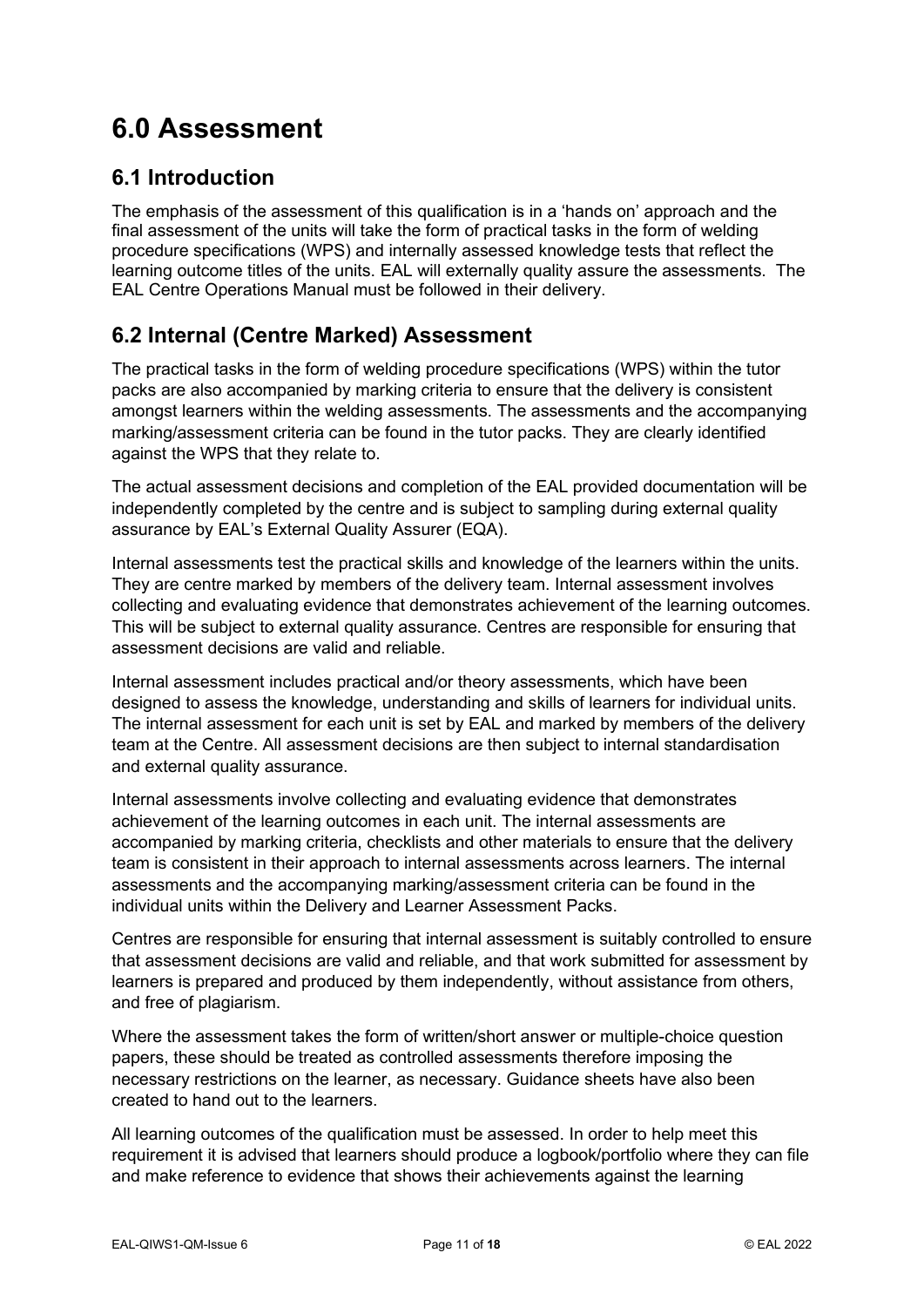outcomes. Centres should also maintain an assessment and feedback record for each learner, which details the evidence evaluated against the learning outcome and the feedback given to the learner. These records must be available to the External Quality Assurer.

Further guidance on assessment is provided within each unit Delivery Pack. Please consult the EAL External Quality Assurer if in any doubt.

#### **Re-taking Internal Assessments**

Learners who fail to achieve a pass in the internally marked controlled assessments will be permitted to re-take after feedback and appropriate tuition has taken place.

#### **Standardisation of internal assessments**

Members of the internal quality assurance team at the Centre have an important role to play in ensuring that internal assessment is standardised. In particular, they should work with tutor/assessors to ensure that the correct procedures are being followed at all times, and to ensure that assessment decisions taken by different assessors are consistent, fair and reliable. Key activities will include:

Meeting with tutor/assessors (individually and collectively) throughout the course to discuss quality assurance and standardisation issues and provide support and guidance where needed.

Observing tutor/assessors and giving them feedback to help improve their assessment technique.

Sampling learner evidence across different learner cohorts to ensure that appropriate standards have been met.

Arranging cross-marking of learner work to compare results and agree benchmarks.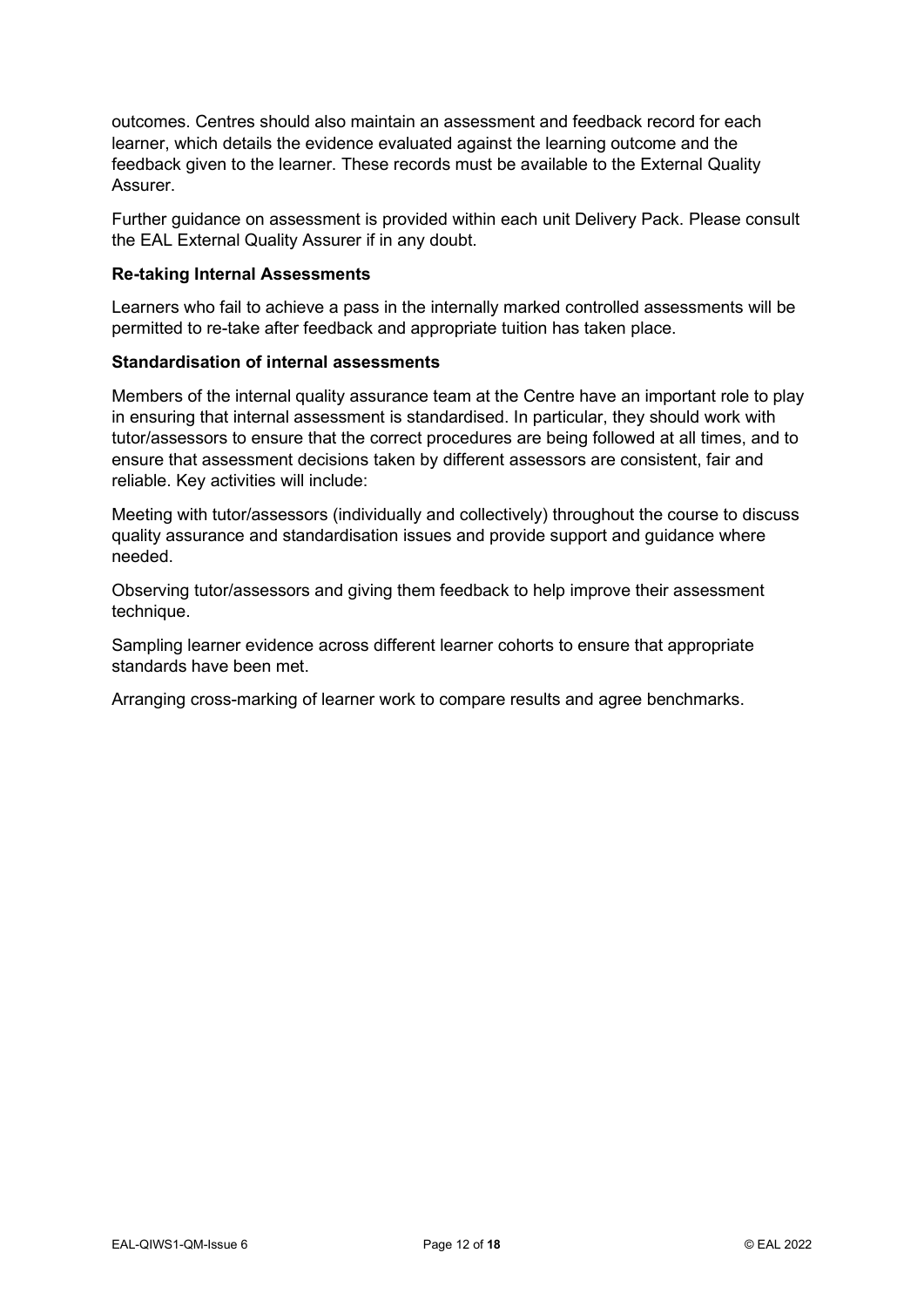## <span id="page-13-0"></span>**7.0 Quality Control of Assessments**

There are two major activities in which EAL interacts with the Centre in relation to the External Quality

Control of Assessment for this qualification and these are:

- **Recognition:** When a Centre decides to offer the qualification, the EAL External Quality Assurer (EQA) ensures that the Centre is suitably equipped and prepared for delivery and assessment.
- **Engagement:** Throughout the ongoing delivery of the qualification EAL, through EQA monitoring and other mechanisms will review the quality and consistency of assessment and internal quality assurance and recommend actions to address issues of concern.

### **Recognition**

In granting approval, EAL, normally through its EQAs, will ensure that the prospective Centre:

- Meets any procedural requirements specified by EAL.
- Has sufficient and appropriate physical and staff resources.
- Meets relevant health and safety and/or equality and access requirements.
- Has a robust plan for the delivery, assessment and QA for the qualifications (including, where appropriate, scope for involving employers).

EAL may decide to visit the Centre to view the evidence provided.

#### **Engagement**

EAL, through EQA Engagement and other mechanisms will ensure that:

- A strategy is developed and deployed for the on-going monitoring of the centre this will be based on an active risk assessment of the Centre, and will include details of the learner, assessor and internal quality assurer's sampling strategy and the rationale behind this.
- The Centre's internal quality assurance processes are effective in learner assessment.
- Outcomes of internal assessment are verified, through sampling, to ensure standards are being maintained.
- Sanctions are applied to a Centre where necessary and that corrective actions are taken by the Centre and monitored by the EQA.
- Reviews of EAL's external auditing arrangements are undertaken.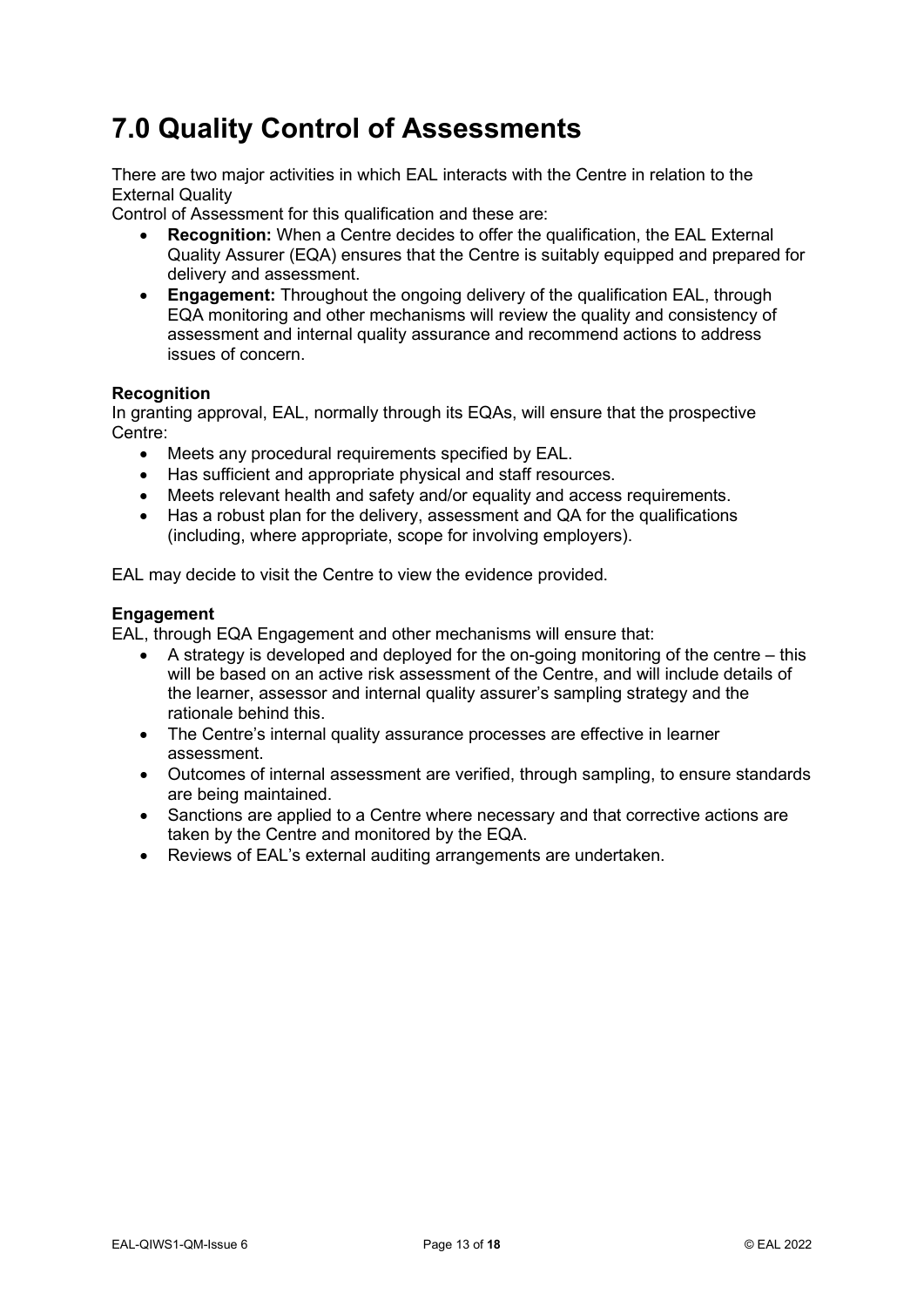## <span id="page-14-0"></span>**Appendix 1 Unit Overview/Summary**

### **Unit Title:** Tungsten Inert Gas Welding

**Unit Code:** QIWS/001

**Level:** 1

## **GLH:** 60

**Overview:** This unit is intended to ensure the learner has the opportunity to develop the practical skills required to perform Tungsten Inert Gas Shielded Welding (TIG) welding in the flat and horizontal/vertical positions. The learner will produce welds and visually assess that they are fit for propose against the requirements of the weld procedure (WPS) provided within the unit internal assessment. Furthermore, the learner will learn the fundamental underpinning knowledge relevant to the TIG welding process including, safety, use of equipment and choice of consumables.

This unit involves the use of tools, equipment or machinery and as such must be delivered in a secure and safe environment; learners must be supervised at all times by competent and qualified staff to ensure their safety. All tools, equipment or machinery must be maintained and presented in a safe and fit state for use.

The higher risk activities within this unit require safeguarding at all times.

## **Summary of learning outcomes**

The learner will:

- 1. Produce beads on plate in the PA flat position.
- 2. Produce a lap fillet weld in the PB horizontal/vertical position.
- 3. Produce a tee fillet weld in the PA flat position.
- 4. Produce a tee fillet weld in the PB horizontal/vertical position.
- 5. Produce a corner weld in the PA flat position.
- 6. Know the process and Health & Safety requirements of TIG welding.

#### **Unit Title:** Metal Inert Gas Welding

**Unit Code:** QIWS/002

**Level:** 1

**GLH:** 60

**Overview:** This unit is intended to ensure the learner has the opportunity to develop the practical skills required to perform Metal Arc Gas Shielded Welding (MAGS) welding in the flat and horizontal/vertical positions. The learner will produce welds and visually assess that they are fit for propose against the requirements of the weld procedure (WPS) provided within the unit internal assessment. Furthermore, the learner will learn the fundamental underpinning knowledge relevant to the MAGS welding process including, safety, use of equipment and choice of consumables.

This unit involves the use of tools, equipment or machinery and as such must be delivered in a secure and safe environment; learners must be supervised at all times by competent and qualified staff to ensure their safety. All tools, equipment or machinery must be maintained and presented in a safe and fit state for use.

The higher risk activities within this unit require safeguarding at all times.

## **Summary of learning outcomes**

The learner will:

- 1. Produce beads on plate in the PA flat position.
- 2. Produce a lap fillet weld in the PB horizontal/vertical position.
- 3. Produce a tee fillet weld in the PA flat position.
- 4. Produce a tee fillet weld in the PB horizontal/vertical position.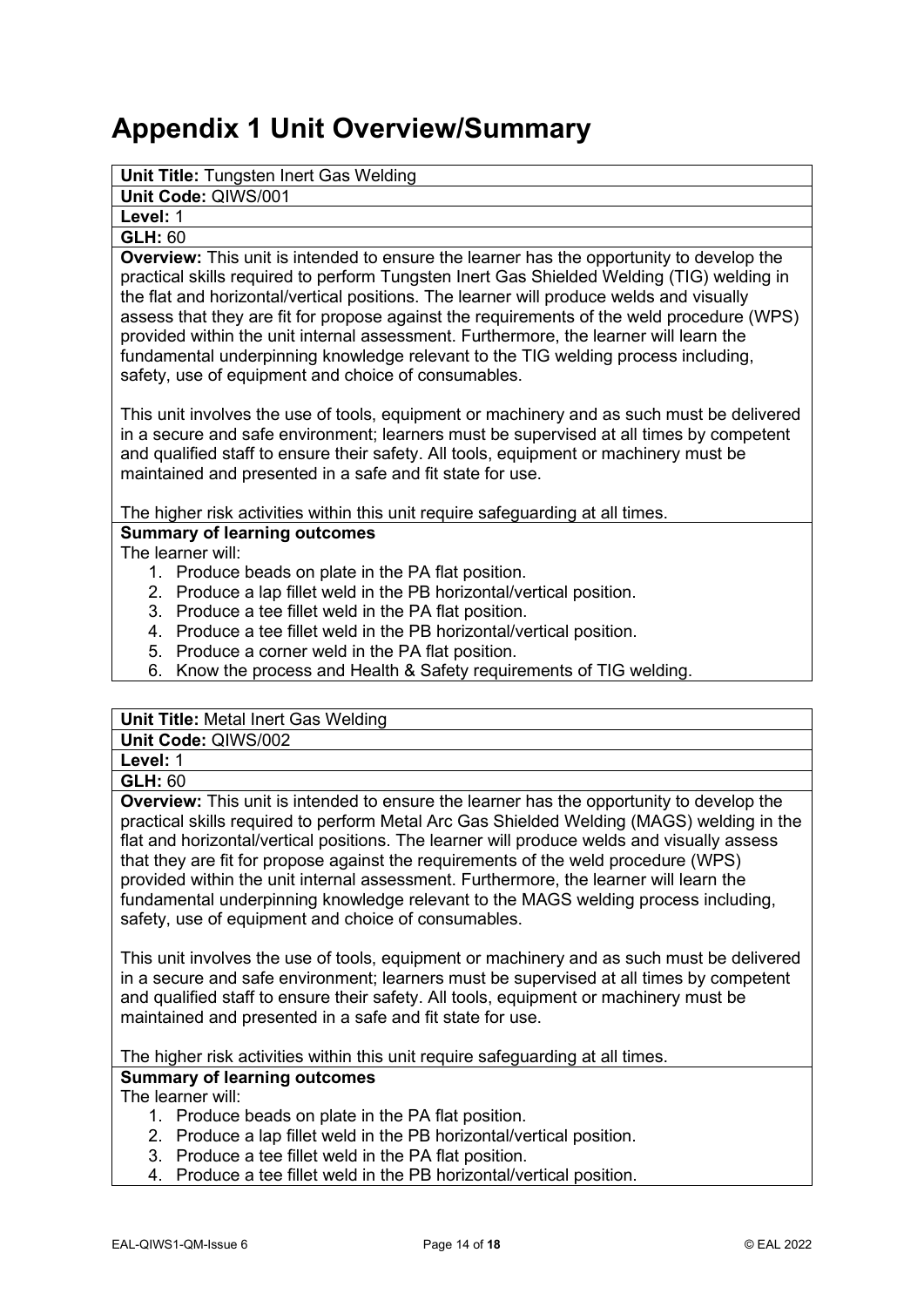- 5. Produce a corner weld in the PA flat position.
- 6. Know the process and Health & Safety requirements of MAGS welding.

### **Unit Title:** Manual Metal Arc Welding

**Unit Code:** QIWS/003

## **Level:** 1

## **GLH:** 60

**Overview:** This unit is intended to ensure the learner has the opportunity to develop the practical skills required to perform Manual Metal Arc Welding (MMA) welding in the flat and horizontal/vertical positions. The learner will produce welds and visually assess that they are fit for propose against the requirements of the weld procedure (WPS) provided within the unit internal assessment. Furthermore, the learner will learn the fundamental underpinning knowledge relevant to the MMA welding process including, safety, use of equipment and choice of consumables.

This unit involves the use of tools, equipment or machinery and as such must be delivered in a secure and safe environment; learners must be supervised at all times by competent and qualified staff to ensure their safety. All tools, equipment or machinery must be maintained and presented in a safe and fit state for use.

The higher risk activities within this unit require safeguarding at all times.

## **Summary of learning outcomes**

The learner will:

- 1. Produce beads on plate in the PA flat position.
- 2. Produce a lap fillet weld in the PB horizontal/vertical position.
- 3. Produce a tee fillet weld in the PA flat position.
- 4. Produce a tee fillet weld in the PB horizontal/vertical position.
- 5. Produce a corner weld in the PA flat position.
- 6. Know the process and Health & Safety requirements of MMA welding.

| <b>Unit Title: Oxy-Acetylene Welding</b> |  |
|------------------------------------------|--|
|------------------------------------------|--|

**Unit Code:** QIWS/004

## **Level:** 1

## **GLH:** 60

**Overview:** This unit is intended to ensure the learner has the opportunity to develop the practical skills required to perform Oxy-Acetylene Welding (OA) welding in the flat and horizontal/vertical positions. The learner will produce welds and visually assess that they are fit for propose against the requirements of the weld procedure (WPS) provided within the unit internal assessment. Furthermore, the learner will learn the fundamental underpinning knowledge relevant to the Oxy-Acetylene Welding process including, safety, use of equipment and choice of consumables.

This unit involves the use of tools, equipment or machinery and as such must be delivered in a secure and safe environment; learners must be supervised at all times by competent and qualified staff to ensure their safety. All tools, equipment or machinery must be maintained and presented in a safe and fit state for use.

The higher risk activities within this unit require safeguarding at all times.

## **Summary of learning outcomes**

The learner will:

- 1. Produce beads on plate in the PA flat position.
- 2. Produce a lap fillet weld in the PB horizontal/vertical position.
- 3. Produce a tee fillet weld in the PA flat position.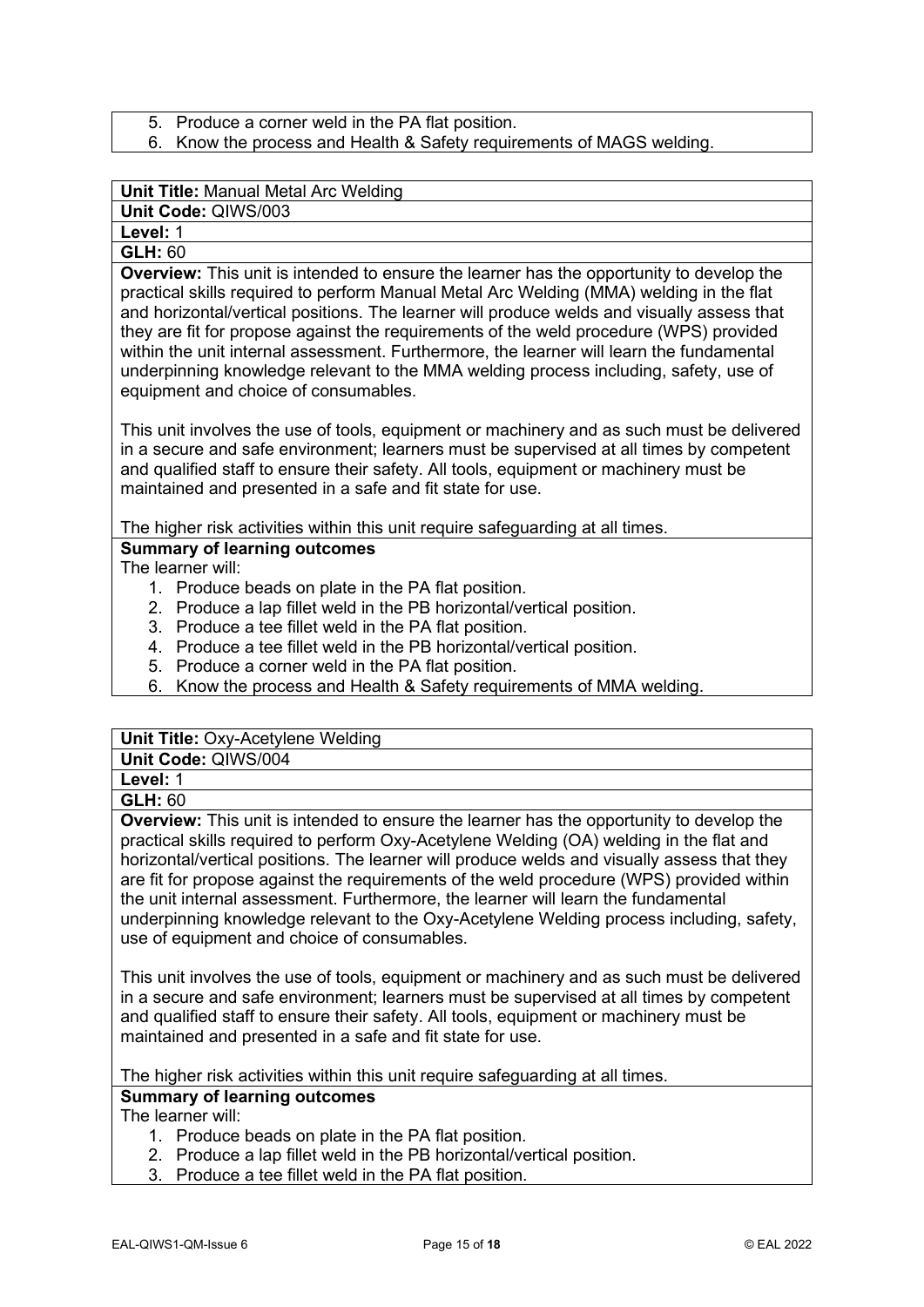- 4. Produce a tee fillet weld in the PB horizontal/vertical position.
- 5. Produce a corner weld in the PA flat position.
- 6. Know the process and Health & Safety requirements of Oxy-Acetylene Welding.

## **Unit Title:** Brazing and Soldering

**Unit Code:** QIWS/005

**Level:** 1

## **GLH:** 40

**Overview:** This unit is intended to ensure the learner has the opportunity to develop the practical skills required to perform brazing and soldering in the flat and horizontal/vertical positions. The learner will produce joints and visually assess that they are fit for propose against the requirements of the brazing and soldering procedures provided within the unit internal assessment. Furthermore, the learner will learn the fundamental underpinning knowledge relevant to the brazing and soldering processes including, safety, use of equipment and choice of consumables..

This unit involves the use of tools, equipment or machinery and as such must be delivered in a secure and safe environment; learners must be supervised at all times by competent and qualified staff to ensure their safety. All tools, equipment or machinery must be maintained and presented in a safe and fit state for use.

The higher risk activities within this unit require safeguarding at all times.

## **Summary of learning outcomes**

The learner will:

- 1. Produce beads on plate in the PA flat position.
- 2. Produce a lap fillet joint in the PB horizontal/vertical position.
- 3. Produce a tee fillet joint in the PA flat position.
- 4. Produce a tee fillet joint on plate in the PB horizontal/vertical position.
- 5. Produce a lap fillet joint on pipe to plate in the PB horizontal/vertical position.
- 6. Know the process and Health & Safety requirements of Brazing and Soldering.

## **Unit Title: Thermal Cutting Techniques**

| Unit Code: QIWS/006 |
|---------------------|
|---------------------|

#### **Level:** 1 **GLH:** 40

**Overview:** This unit is intended to ensure the learner has the opportunity to develop the practical skills required to perform thermal and plasma cutting in the flat, horizontal, and vertical down positions. The learner will produce test pieces and visually assess that they are fit for propose against the requirements of the cutting procedures provided within the unit internal assessment. Furthermore, the learner will learn the fundamental underpinning knowledge relevant to thermal and plasma cutting processes including, safety, use of equipment and choice of consumables.

This unit involves the use of tools, equipment or machinery and as such must be delivered in a secure and safe environment; learners must be supervised at all times by competent and qualified staff to ensure their safety. All tools, equipment or machinery must be maintained and presented in a safe and fit state for use.

The higher risk activities within this unit require safeguarding at all times.

### **Summary of learning outcomes**

The learner will:

- 1. Produce straight line cuts on plate in the PA flat position.
- 2. Produce radial line cuts on plate in the PA flat position.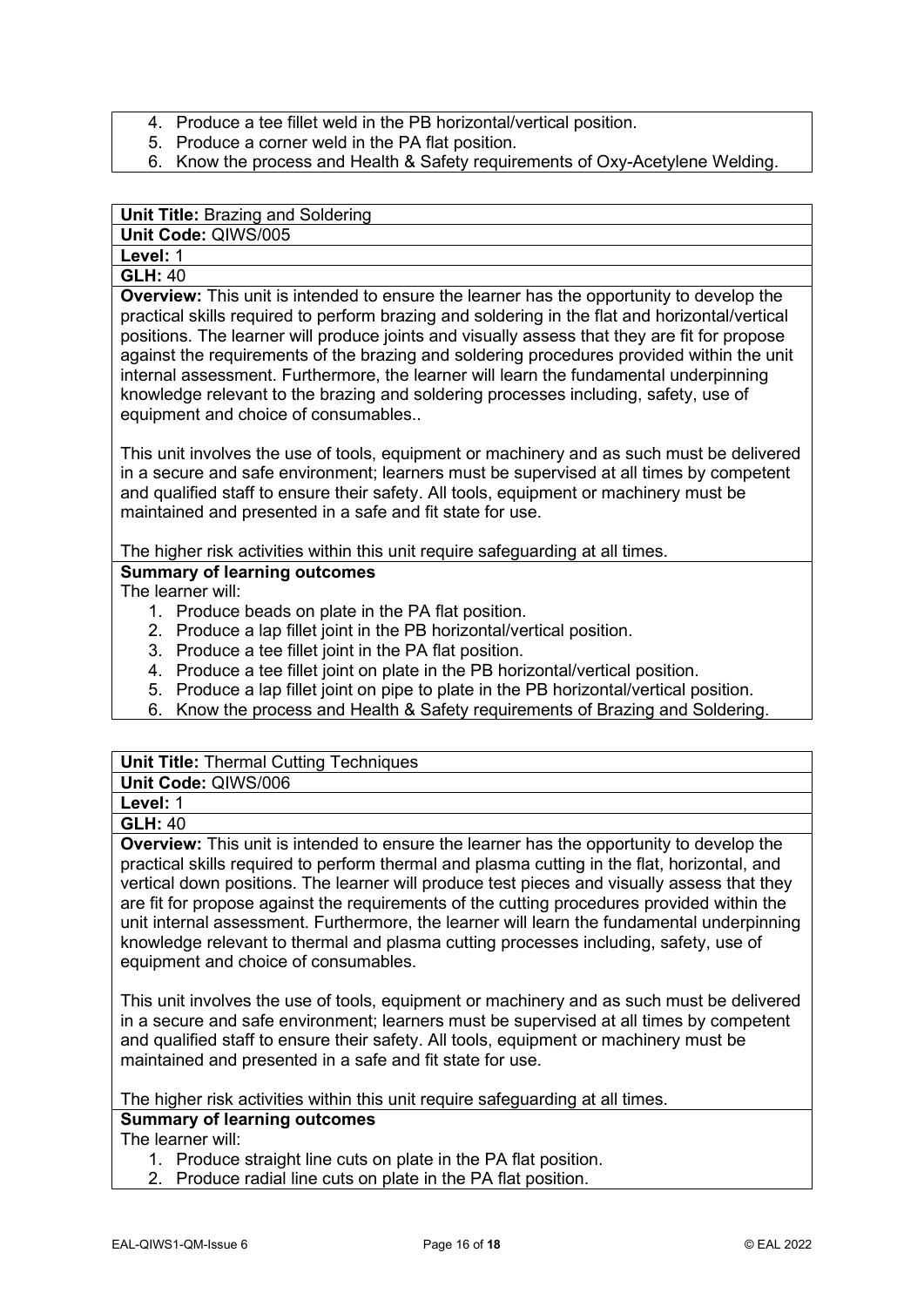- 3. Produce a annular disc on plate in the PA flat position.
- 4. Produce a straight cut on structural steel section in the PA flat and PG vertical down position.
- 5. Produce a rectangular cut-out on plate in the PC horizontal and PG vertical down position.
- 6. Know the process and Health & Safety requirements of thermal and plasma cutting.